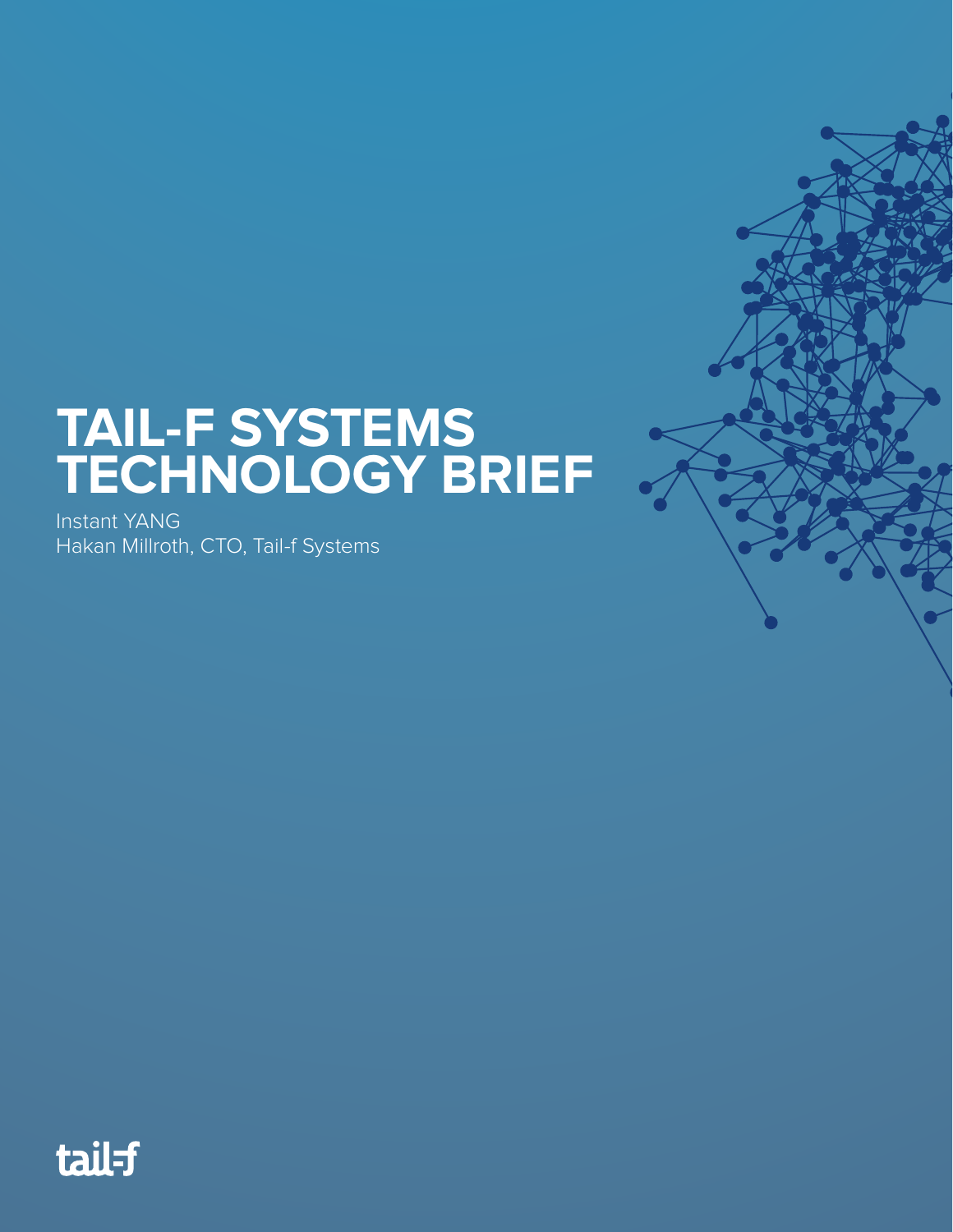## **Table of Contents**

 $\bullet$ 

 $\bullet$ 

 $\triangle$ 

 $\bullet$ 

 $\bullet\bullet$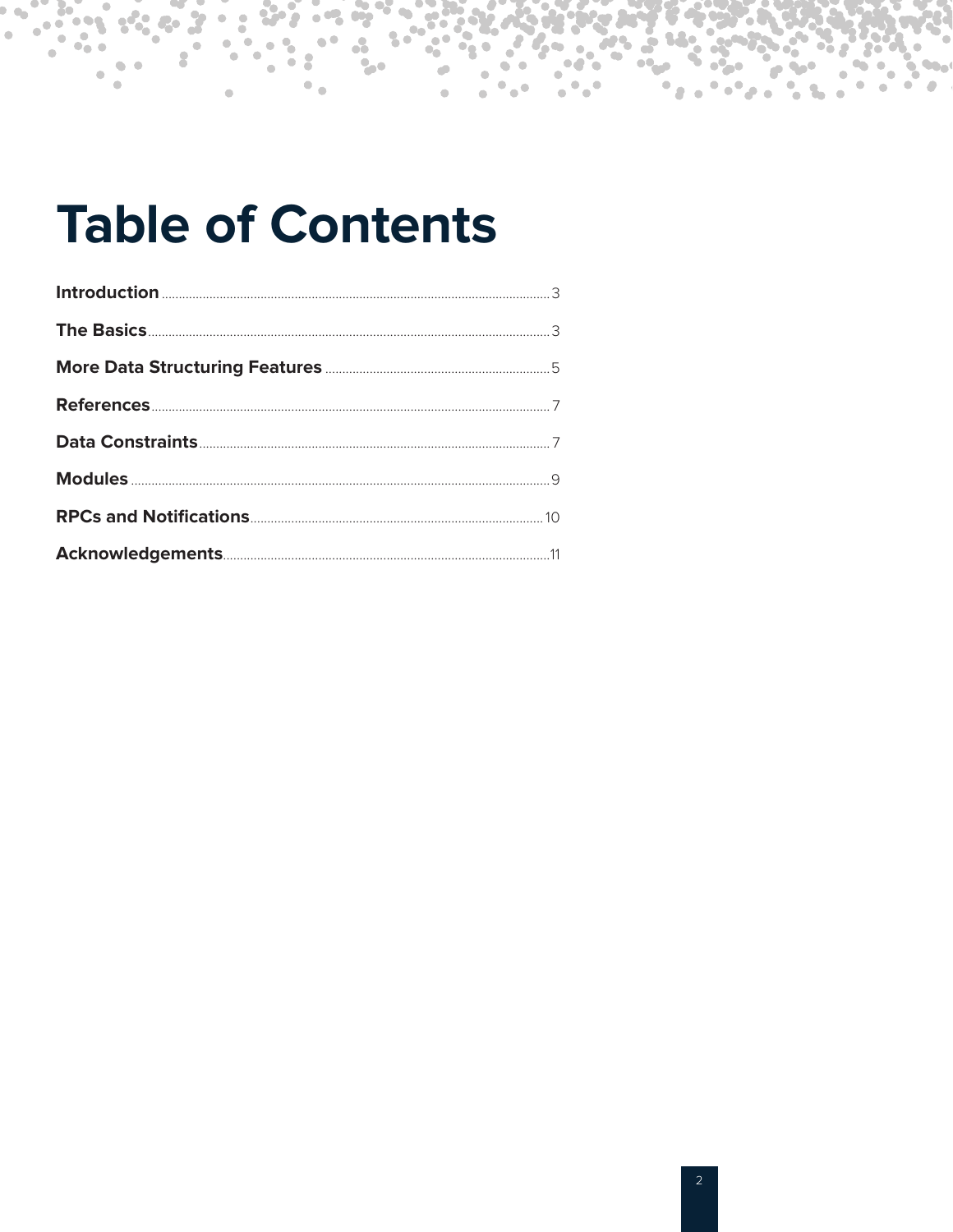# **INSTANT YANG**

This is a short primer on YANG - the NETCONF data modeling language. To learn more about YANG, take a look at the tutorials and examples at [YANG](http://www.yang-central.org/twiki/bin/view/Main/WebHome)  [Central.](http://www.yang-central.org/twiki/bin/view/Main/WebHome) The definitive resource is [RFC 6020](http://www.rfc-editor.org/rfc/rfc6020.txt), which is an excellent and quite readable reference manual. If you wonder why NETCONF needs a data modeling language, check out the "Why YANG?" document at YANG Central.

## **The Basics**

A data model describes how data is represented and accessed. In YANG, data models are represented by definition hierarchies called schema trees. Instances of schema trees are called data trees and are encoded in XML.

YANG provides two constructs to specify leaf nodes: leaf and leaf-list statements. They differ in that a leaf node has at most one instance, while a leaf-list node may have multiple instances.

This YANG snippet specifies a flag called enabled that defaults to true:

```
leaf enabled {
      type boolean; 
      default true;
}
```
Example XML instance:

<enabled>false</enabled>

The following YANG example specifies a list of cipher names:

```
leaf-list cipher { 
      type string;
}
```
Example XML instance:

```
<cipher>blowfish-cbc</cipher>
<cipher>3des-cbc</cipher>
```
The number of valid entries in a leaf---list can be constrained by optional min-elements and maxelements statements.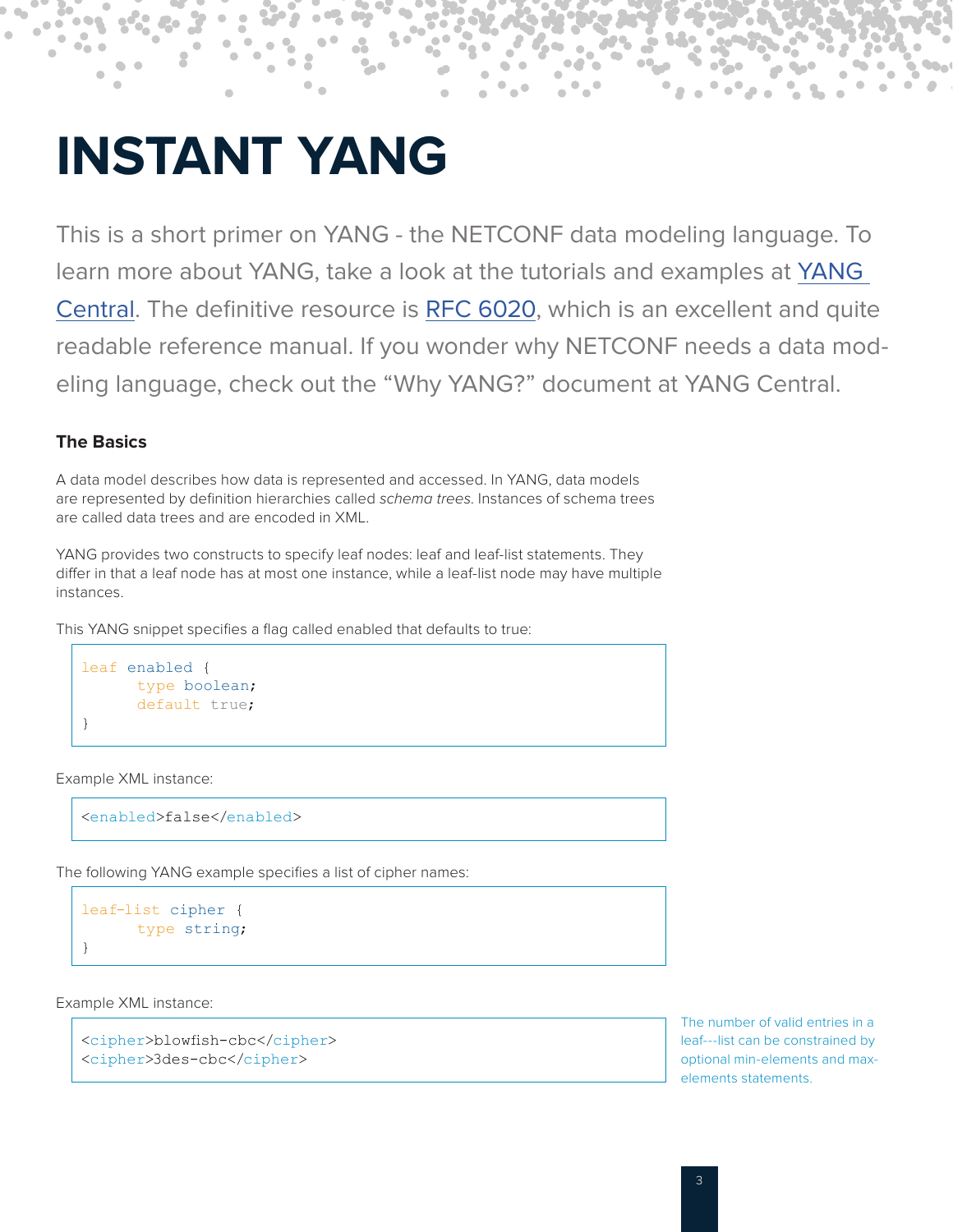There are also two constructs in YANG for specifying non-leaf nodes: container and list statements. They differ mainly in that a container node has at most one instance, while a list node may have multiple instances (list entries are identified by keys that distinguish them from each other). The following YANG example uses a container statement to define a timeout mechanism for a request to a server. The timeout has two components: accesstimeout, which represents the maximum time without server response, and retries, which represents the number of request attempts before giving up.

```
container timeout {
      leaf access-timeout { 
              type uint32;
      }
      leaf retries { 
              type uint8;
      }
}
```
Example XML instance:

```
<timeout>
    <access-timeout>60</access-timeout>
   <retries>2</retries>
</timeout>
```
The next example illustrates YANG lists. The entries in a list are identified by keys that distinguish them from each other. Here computer users are identified with their login name:

```
list user {
      key "login-name"; 
      leaf login-name {
              type string;
      }
      leaf full-name { 
              type string;
      }
}
```
Example XML instances:

```
<user>
   <login-name>hakanm</login-name>
   <full-name>Hakan Millroth</fullname>
</user>
<user>
   <login-name>mbj</login-name>
   <full-name>Martin Bjorklund</fullname>
\langle/user>
```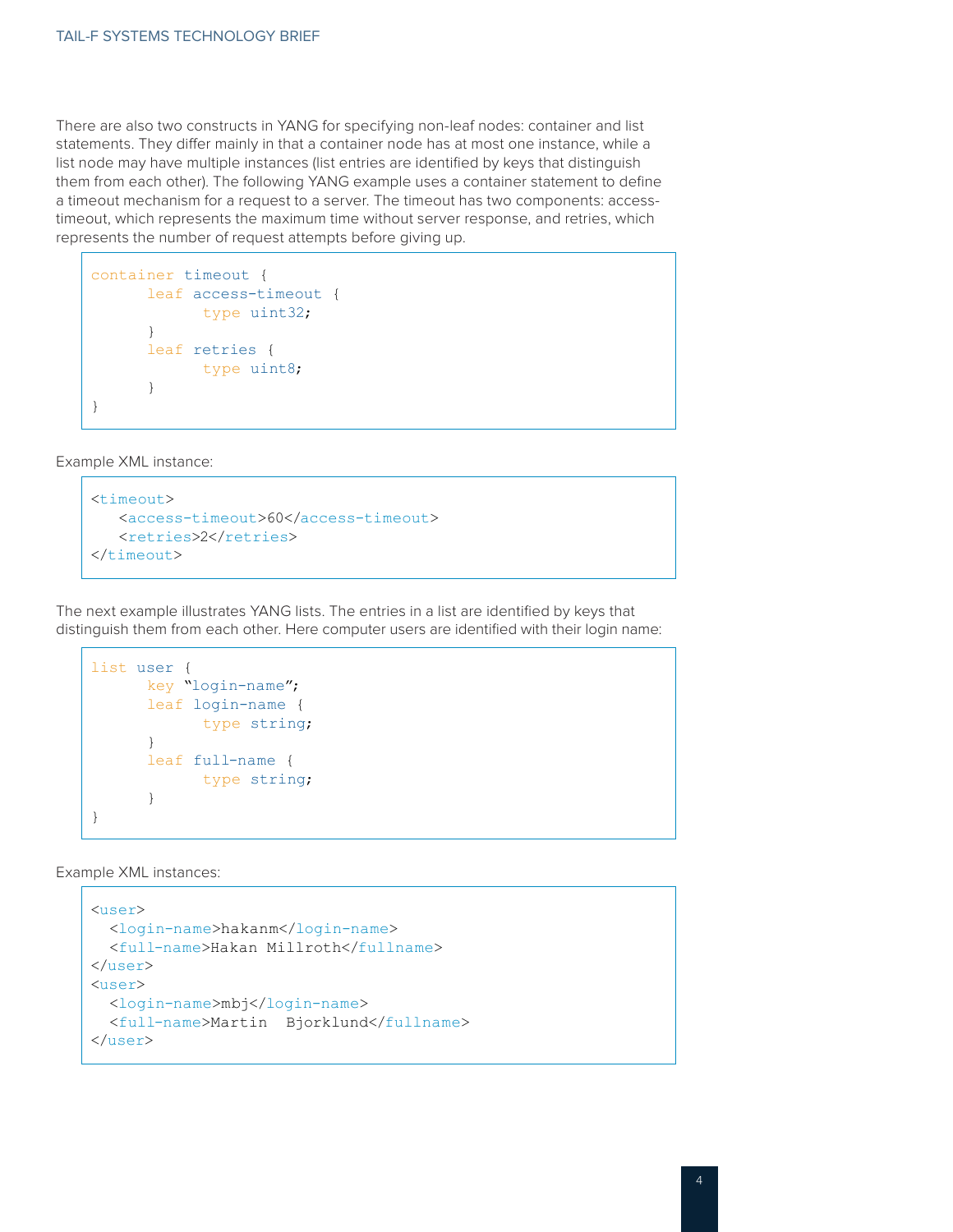The examples so far have only used built-in YANG types. The set of built-in types are similar to those of many programming languages, but with some differences due to special requirements from the management domain. YANG also provides a mechanism through which additional types may be defined (these are called derived types). For example, the following defines a type percent that is a restriction of the built-in type uint8:

```
typedef percent { 
     type uint8 {
         range "0 .. 100";
     }
}
```
The next example defines the type ip-address as the union of two other derived types (union is a built-in type):

```
typedef ip-address { 
     type union {
         type ipv4-address; 
          type ipv6-address;
     }
}
```
#### **More Data Structuring Features**

A choice node in the schema tree defines a set of alternatives, only one of which may exist at any one time. A choice consists of a number of branches, defined with case substatements. The nodes from one of the choice's branches (limited to one) exist in the data tree (the choice node itself does not exist in the data tree). Example:

```
choice route-distinguisher { 
    case ip-address-based {
      leaf ip-address {
             type ipv4-address;
        }
       leaf ip-address-number { 
             type uint16;
        }
     }
     case asn32-based { 
         leaf asn32 {
             type uint32;
 }
             leaf two-byte-number { 
                  type uint16;
 }
      }
}
```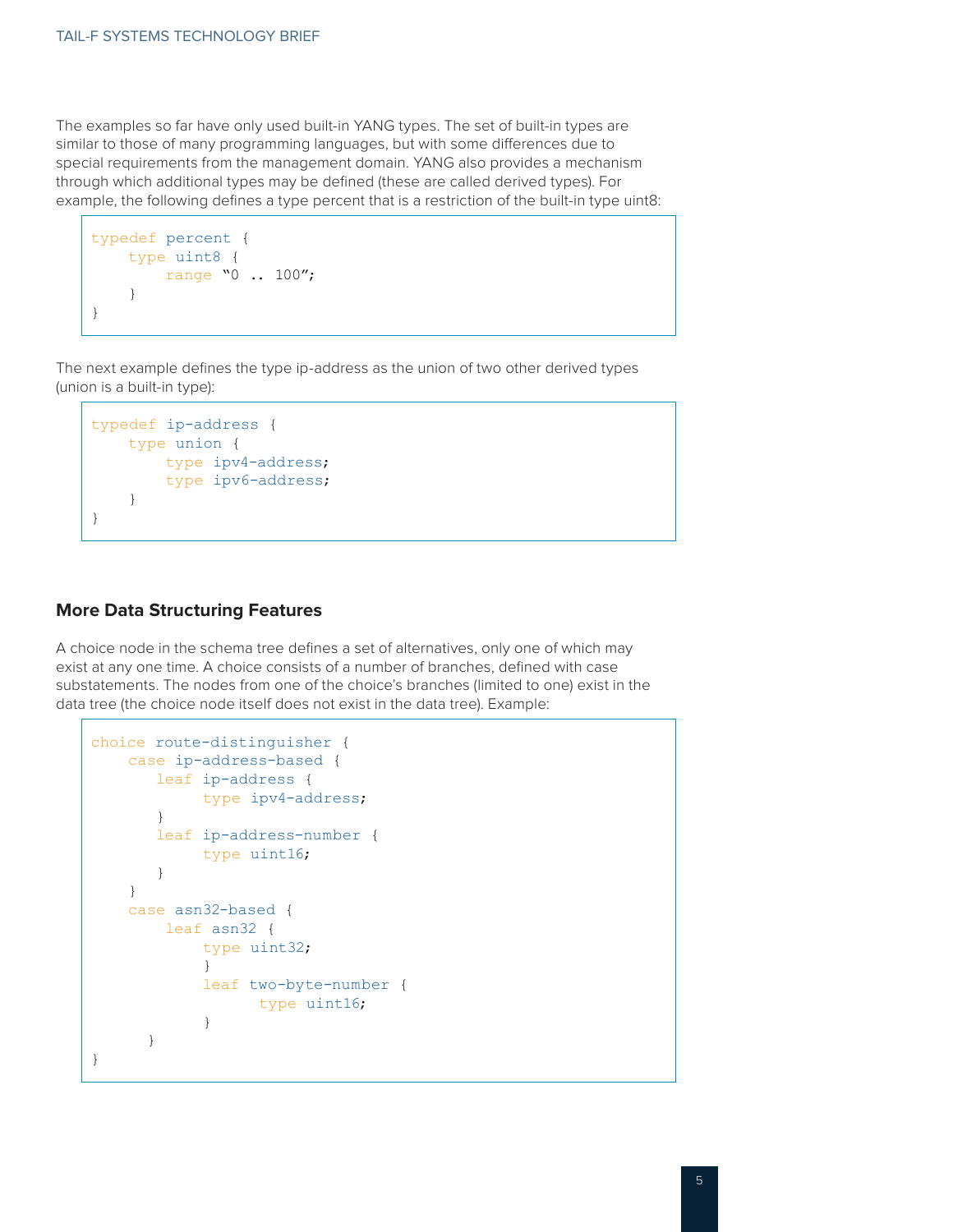Example XML instantiation:

```
<asn32>12356789</asn32>
<two-byte-number>2468</two-byte-number>
```
A grouping defines a reusable collection of nodes. Here we define a grouping endpoint comprising two leaf nodes:

```
grouping endpoint { 
     leaf address {
        type ip-address;
     }
     leaf port {
         type port-number;
     }
}
```
The uses statement is used to reference a grouping definition, copying the nodes defined by the grouping into the current schema tree. Continuing the example, we can reuse the endpoint grouping in defining the source and destination of a connection:

```
container connection { 
    container source {
        uses endpoint { 
             refine port {
            default 161;
 }
        }
    }
    container destination { 
        uses endpoint {
             refine port {
            default 161;
 }
        }
    }
}
```
Here we have used the (optional) refine statement. Example XML instance:

```
<connection>
   <source>
    <address>192.168.0.3</address>
     <port>8080</port>
   </source>
   <destination>
    <address>192.168.0.4</address>
     <port>8080</port>
   </destination>
</connection>
```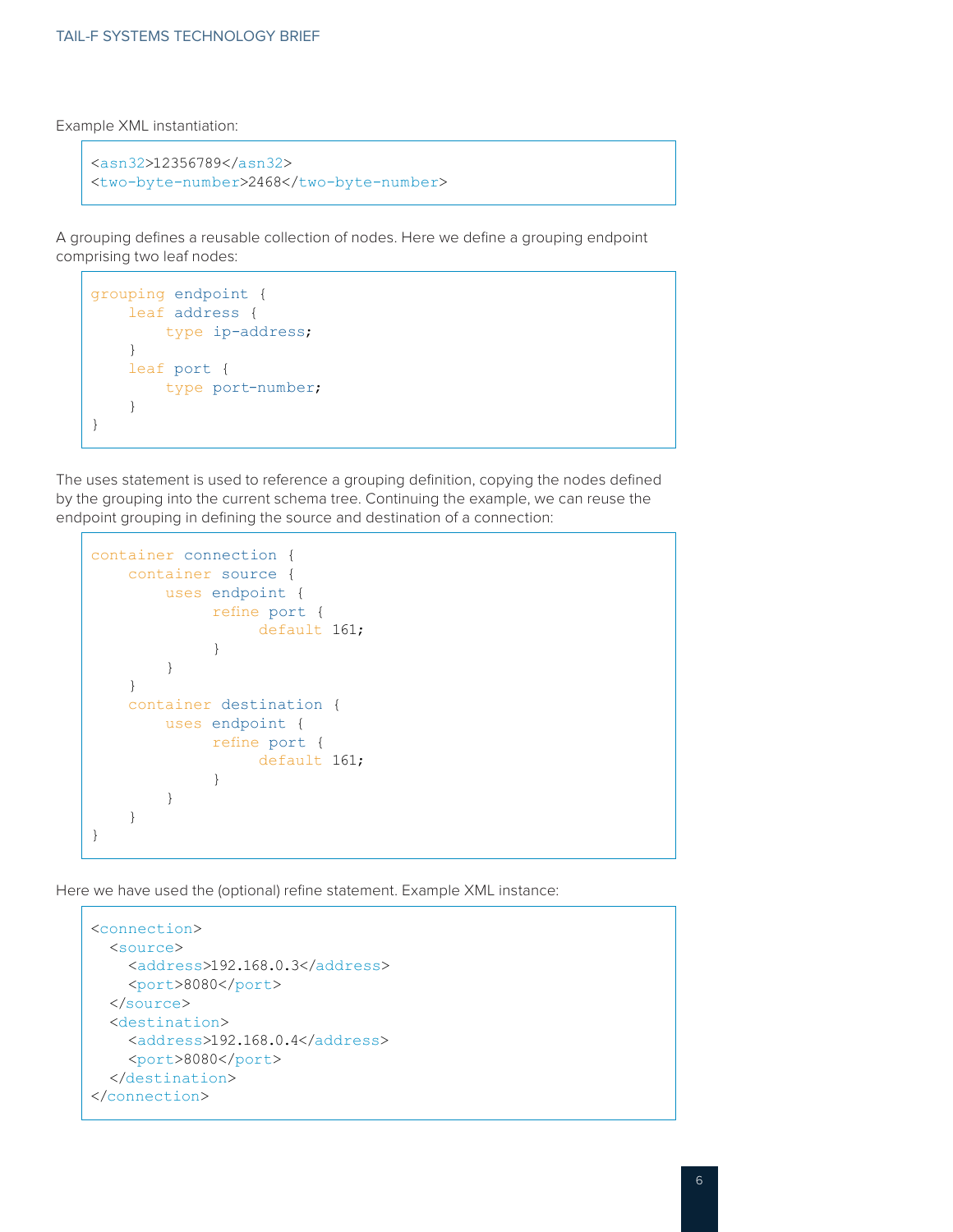The presence statement gives semantics to the existence of a container in the data tree (normally a container is just a data structuring mechanism). It takes as an argument a documentation string that describes what the model designer intends the node's presence to signify:

```
container logging {
      presence "Enables logging"; 
      leaf directory {
              type string;
              default "/var/log/myapplication";
      }
}
```
An alternative to using presence is to define a leaf (called, for example, enabled or disabled or on or off) conveying the presence of the container.

### **References**

The leafref built-in type is used to reference a particular leaf instance in the data tree, as specified by a path. This path is specified using the XML Path Language (XPath), in a notation that is similar to the syntax for directory paths in Unix/Linux. Consider this example:

```
leaf interface-name { 
      type leafref {
              path "/interface/name";
      }
}
```
Here interface-name is referencing another leaf using an absolute path. The next example instead lets interface-name reference a leaf using a relative path:

```
leaf interface-name { 
      type leafref {
              path "../interface/name";
      }
}
```
There is an analogous referencing construct for list keys called keyref.

### **Data Constraints**

YANG supports several types of constraints that express semantic properties of the data being modeled.

Data nodes can represent either configuration data or state data. The config statement specifies whether the definition it occurs in represents configuration data (config=true) or status data (config=false). If config is not specified, the default is the same as the parent schema node's config value. If the top node does not specify a config statement, the default is config=true.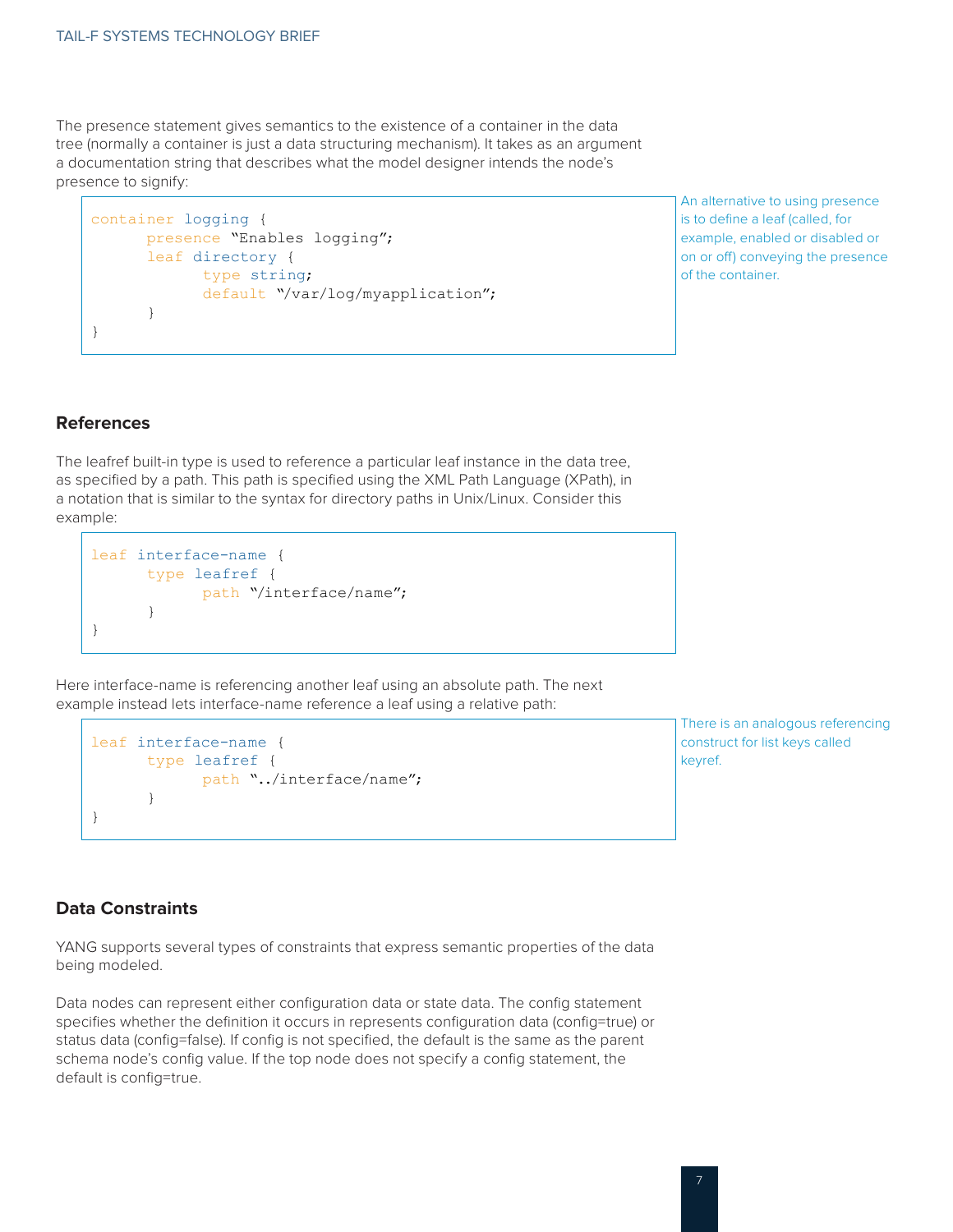YANG provides a mandatory statement to express that a node must exist in the data tree (it is also possible to have optional nodes). The following example shows the use of config and mandatory:

```
leaf host-name { 
      type string; 
      mandatory true; 
      config true;
}
```
The unique statement ensures unique values within list siblings. Here is an example of its use (note that the constraint specifies that the combination of two leaf values, ip and port, must be unique):

```
list server {
      key "name"; 
      unique "ip port"; 
      leaf name {
              type string;
      }
      leaf ip {
              type ip-address;
      }
      leaf port {
              type port-number;
      }
}
```
The must statement expresses constraints that must be satisfied by each data node in the structure where it is defined. The must constraints are expressed using XPath expressions. The following example models an IP address that does not belong to the 192.\* or 127.\* networks:

```
leaf mirrorIp {
      type ip-address;
      default 0.0.0.0;
      must "false() = starts-with(current(), '192')" {
             error-message "The mirrorIp is in the forbidden "+ 
                          "192.* network";
      }
      must "false() = starts-with(current(), '127')" {
             error-message "The mirrorIp is in the occupied "+
                          "127.* network";
      }
}
```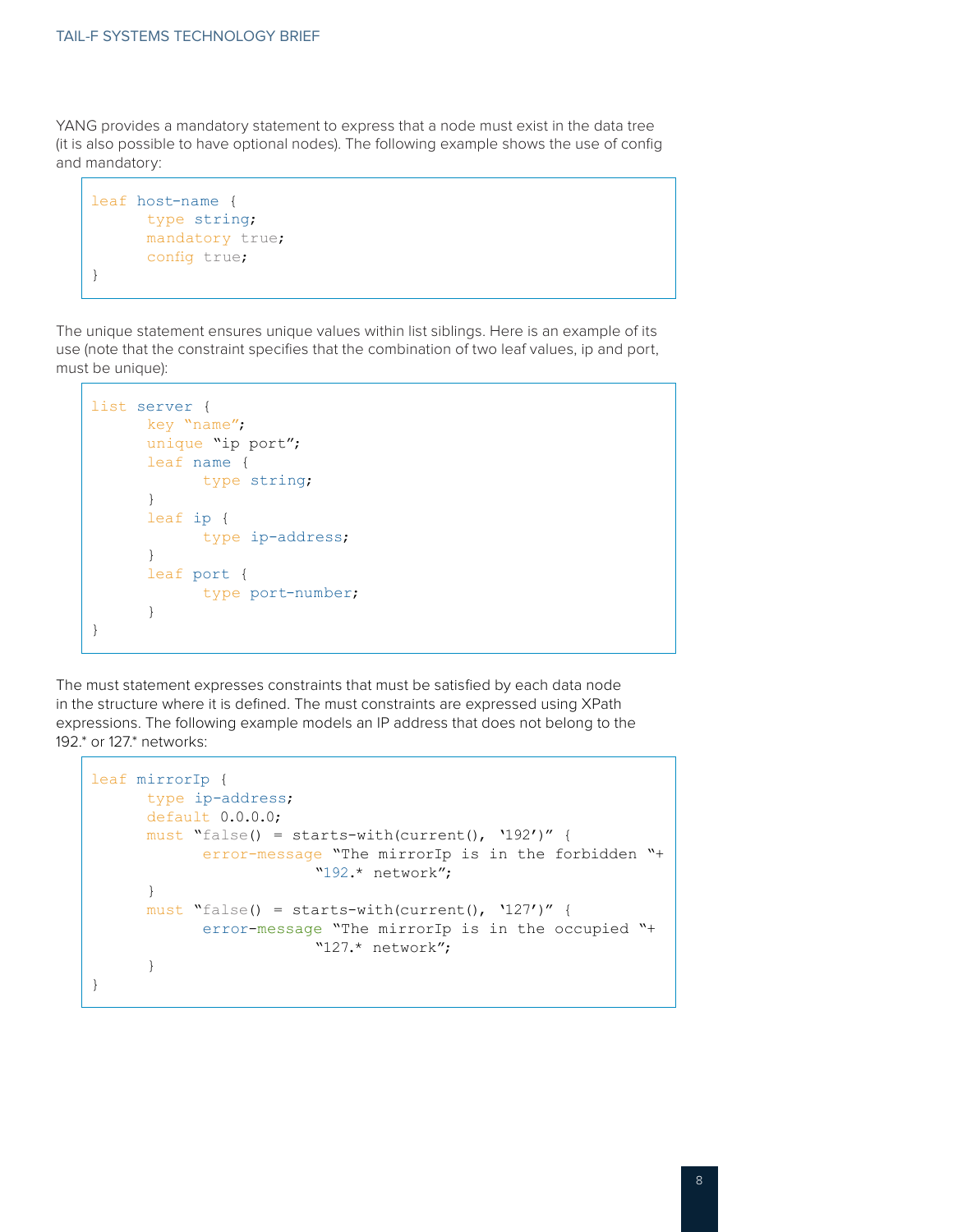#### **Modules**

YANG organizes data models into modules and submodules. A module can import data from other modules, and include data from submodules. Besides schema definitions, a module contains header statements (yang-version, namespace, prefix), linkage statements (import and include), meta information (organization, contact), and a revision history.

If an import or include statement includes a revision-date substatement, definitions are taken from the specified revision of the imported or included module. By importing specified module revisions one can allow published modules to evolve independently over time. YANG provides very specific rules for how published modules can evolve over time and still be backwards compatible (to oversimplify, it is possible to add new definitions, but not to delete obsolete definitions or change already published definitions).

Here is an example of a module definition:

```
module acme-module {
      namespace "http://acme.example.com/module";
      prefix acme;
      import "yang-types" { 
             prefix yang;
      }
      include "acme-system";
      organization "ACME Inc."; 
      contact joe@acme.example.com;
      description "The module for entities
                    implementing the ACME products";
      revision 2007-06-09 {
             description "Initial revision.";
      }
       . . .
}
```
All nodes defined in a module belong to a specified XML namespace, which is specified by the URI of the namespace. It is good practice to have a one-toone correspondence between modules and namespaces.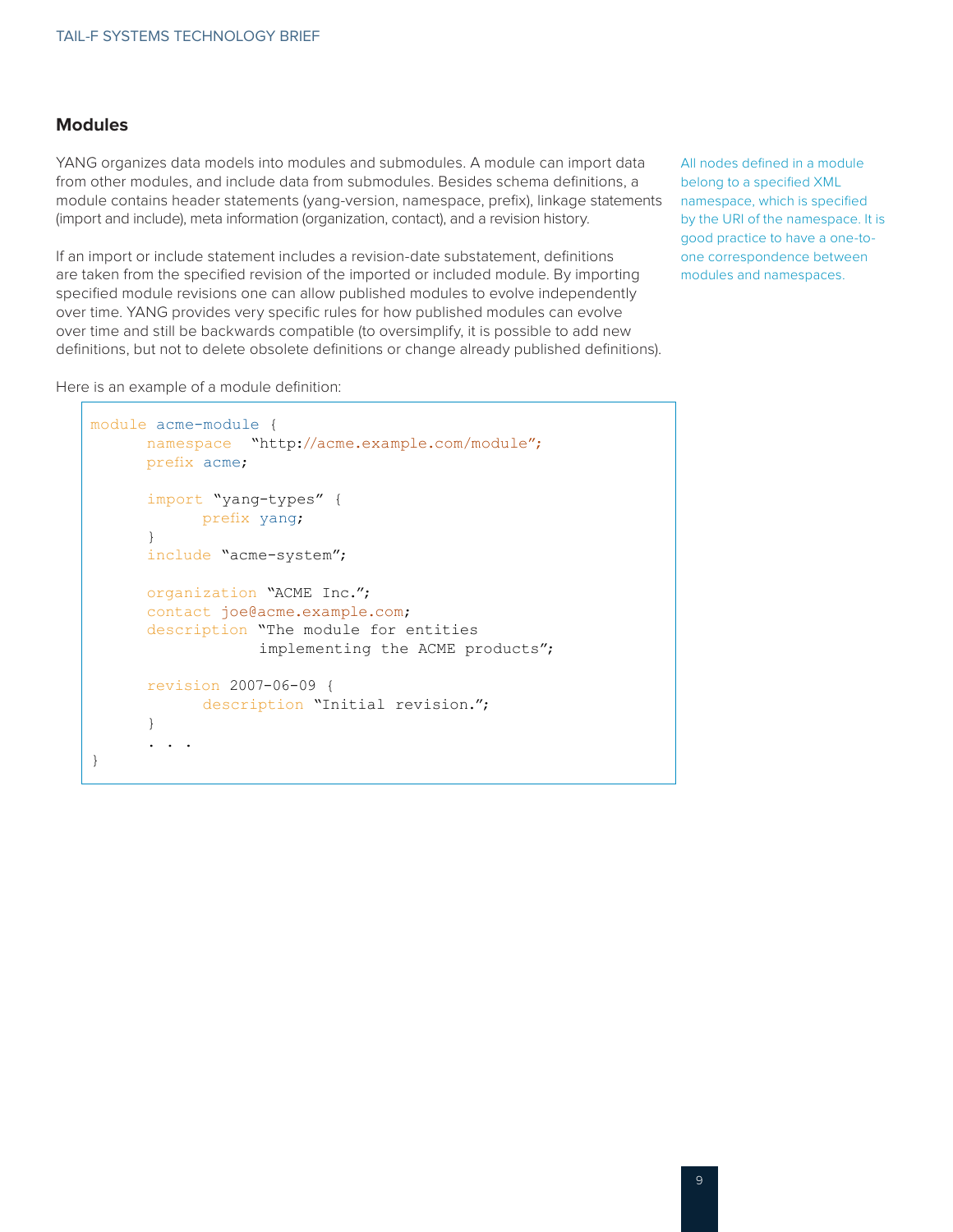The module hierarchy can be augmented, allowing one module to add data nodes to the hierarchy defined in another module (without changing the augmented module). Augmentation can be conditional, using when statements, with new nodes appearing only if certain conditions are met. In the following example we (unconditionally) augment a generic router module to a data model for a RIP routing stack:

```
module rip _ router { 
import router {
     prefix r;
}
augment "/r:system/r:router" { 
      container rip {
            leaf version { . . . }
            list network-ip { . . . }
            list network-ifname { . . . }
            list neighbor { . . . }
        . . .
      }
}
```
Note that the import statement assigns the prefix r to the imported module router. When we then reference identifiers from that module we must use the prefix, as in /r:system/r:router.

This example also illustrates a common YANG design pattern with a top-level container (rip in this case).

#### **RPCs and Notifications**

YANG allows the definition of NETCONF RPCs, extending the base set of operations provided by the NETCONF standard. Input and output parameters are modeled using YANG data definition statements.

In the following example we model a new RPC for activating software images:

```
rpc activate-software-image { 
     input {
            leaf image-name {
                 type string;
 }
     }
     output {
            leaf status {
                 type string;
 }
     }
}
```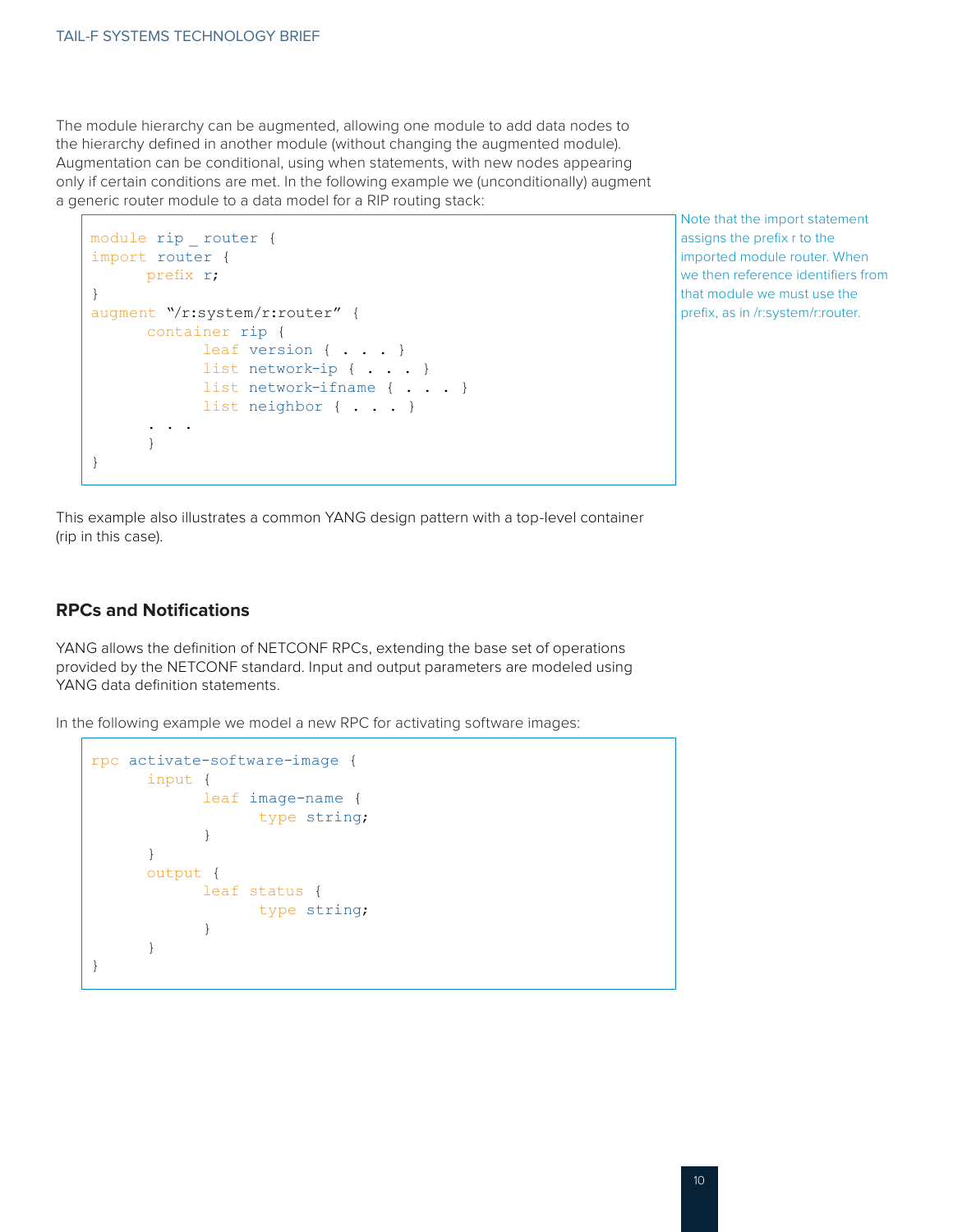YANG data definition statements can also be used to model the names and content of NETCONF notifications. Here is an example where we reuse the definition of a connection from above:

```
notification link-failure {
      description "A link failure has been detected"; 
      container link {
             uses connection
      }
}
```
This example also illustrates the use of description statement. All YANG data definition statements (leaf, list, leaf-list, etc.) can include description statements.

#### **Acknowledgements**

This paper was inspired by Hetland's Instant Python text. Many of the examples and some verbatim text are from the YANG specification (RFC 6020). Some materials are from various IETF tutorials by Martin Björklund and Jürgen Schönwälder. Some examples are from Tail-f Systems' product documentation.